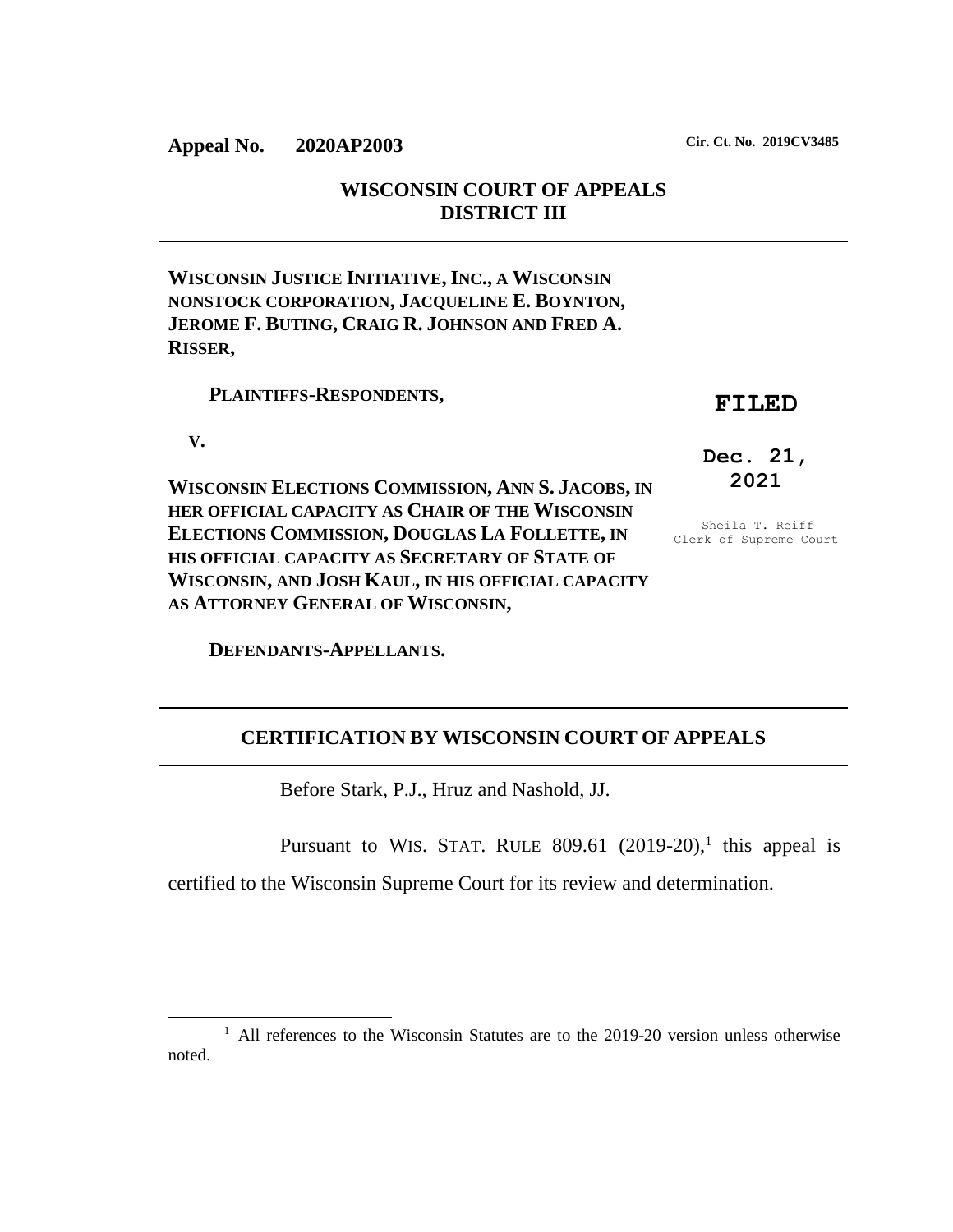#### **ISSUES PRESENTED**

In the April 7, 2020 election, Wisconsin voters ratified "Marsy's Law"—the proposed amendment to WIS. CONST. art. I, § 9m—by a three to one margin. The prior version of § 9m provides certain "privileges and protections" to crime victims; Marsy's Law expands upon and clarifies those rights. After Marsy's Law became effective, Wisconsin Justice Initiative, Inc., et al. (WJI) challenged the legal sufficiency of Question 1, the ballot question submitting Marsy's Law to the voters. The circuit court determined that the ballot question was legally insufficient and that Marsy's Law was therefore invalid. The Wisconsin Elections Commission, et al. (the Commission) appeals.

The circuit court agreed with WJI that, for three main reasons, the ballot question did not comply with the requirements of the Wisconsin Constitution. First, the ballot question did not "reasonably, intelligently, and fairly comprise or have reference to every essential of the amendment" (the "every essential" test). *See State ex rel. Ekern v. Zimmerman*, 187 Wis. 180, 201, 204 N.W. 803 (1925). Second, the ballot question was misleading: it contained "misinformation" and did not "mention[] [its subject] in accord with the fact." *See State ex rel. Thomson v. Zimmerman*, 264 Wis. 644, 660, 60 N.W.2d 416 (1953). Third, under the "separate amendment" rule, the proposed amendment should have been submitted as more than one ballot question because it encompassed more than one subject matter and accomplished more than one purpose. *See McConkey v. Van Hollen*, 2010 WI 57, ¶¶25-26, 41, 326 Wis. 2d 1, 783 N.W.2d 855.<sup>2</sup>

 $\overline{\phantom{a}}$ 

<sup>&</sup>lt;sup>2</sup> Both the circuit court and WJI on appeal treat the "every essential" analysis as overlapping with the "misleading" analysis. In this certification, we view these inquiries as sufficiently distinct to address individually. We do so strictly for clarity and convenience, (continued)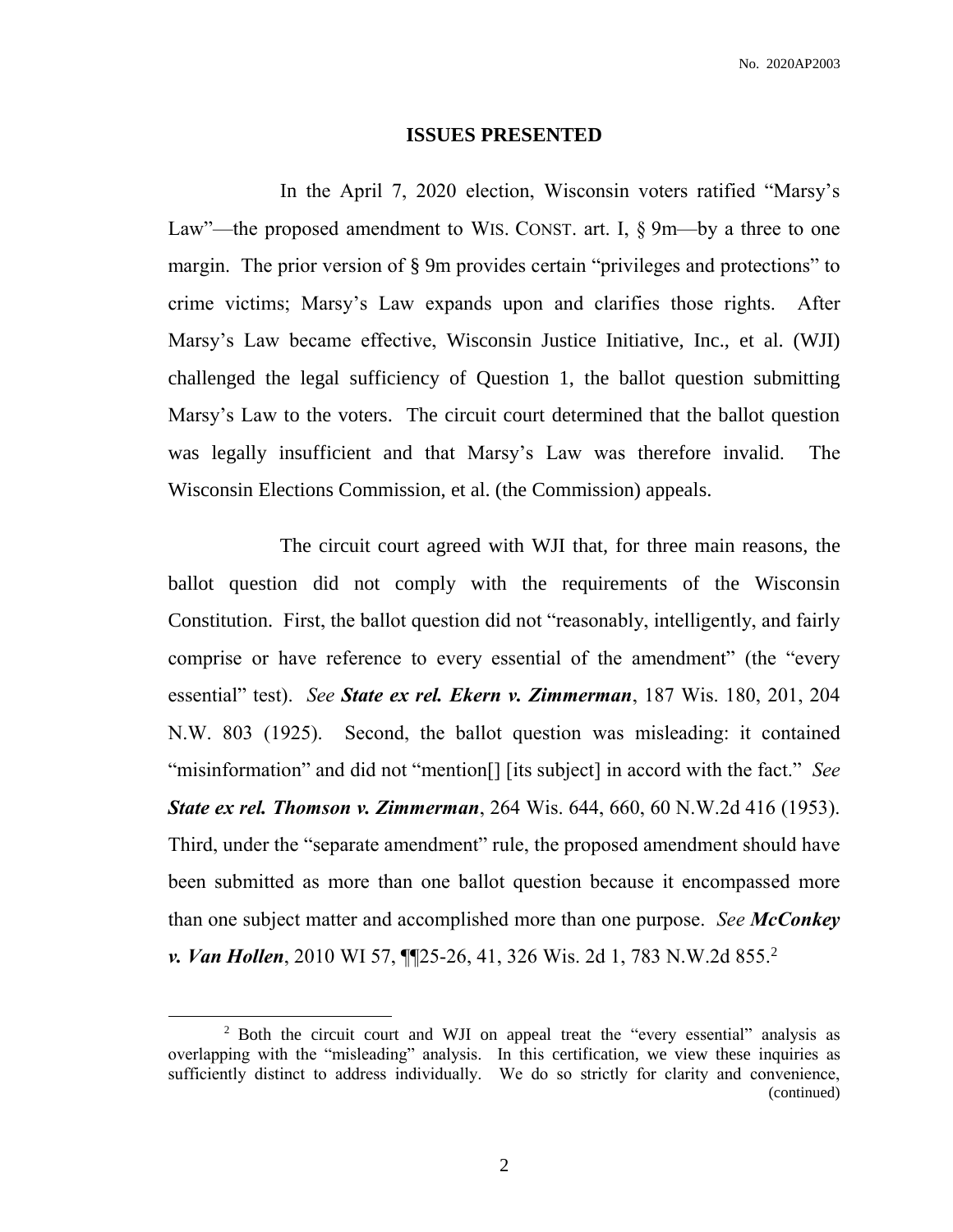These inquires involve significant questions of state constitutional law, the resolution of which will have a sweeping effect on our criminal justice institutions and those operating within them, including victims, defendants, prosecutors, defense attorneys, law enforcement officials, and our courts. *See*  WIS. STAT. RULE 809.62(1r)(a) and (c)2. Accordingly, it would be in the best interest of these groups, and the Wisconsin voters generally, to have a timely and final decision on the sufficiency of the ballot question producing the amendment to our state constitution. Moreover, if Marsy's Law is determined to be invalid, our legislature may wish to re-propose Marsy's Law and re-submit a proper ballot question to the voters. In such case, it would be in the best interest of the proponents of Marsy's Law to resolve the instant appeal expeditiously and with finality.

Further, as we discuss in more detail below, there is little case law examining the "every essential" test of *Ekern* and, in fact, *no* case law applying this test to a given ballot question. In addition, there is little case law instructing the legislature on how the "every essential" test might overlap with, or be effectuated in harmony with, the "separate amendment" rule, under which sufficiently distinct propositions within one amendment must be submitted as separate ballot questions. *See McConkey*, 326 Wis. 2d 1, ¶41. Accordingly, a supreme court decision will help develop and clarify the law on these important issues. *See* WIS. STAT. RULE 809.62(1r)(c).

l

without expressing any opinion as to whether or to what extent these are, ultimately, separate substantive inquiries.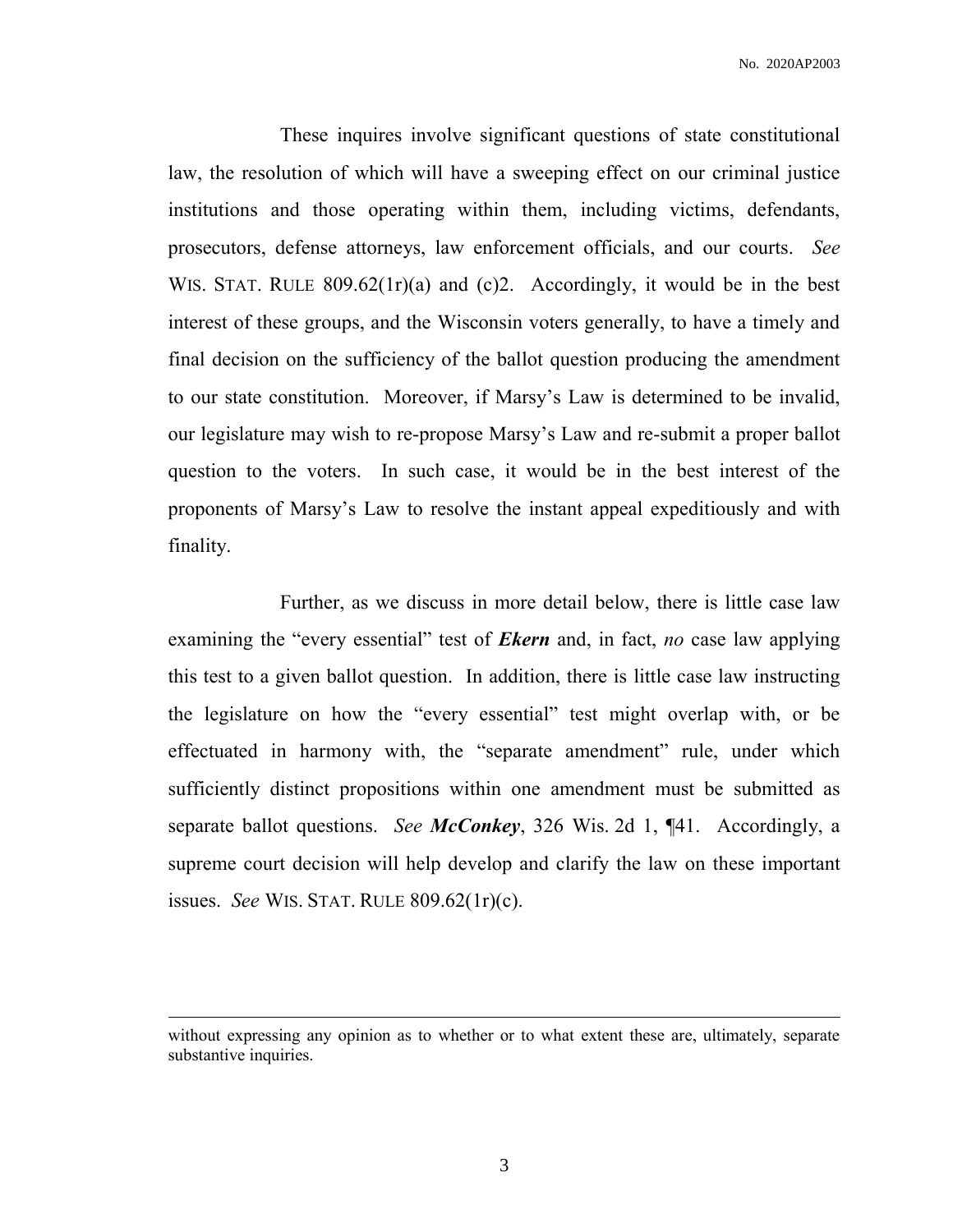Finally, certification is appropriate because, as stated by the circuit court in invalidating this recently enacted constitutional amendment, resolution of this case involves the "solemn duty … [of] the judicial branch to judge whether the action of a coordinate branch of state government, the legislature, was constitutional."

For these reasons, we certify this appeal to the Wisconsin Supreme Court.<sup>3</sup>

### **BACKGROUND**

*I. Overview of Marsy's Law*

 $\overline{\phantom{a}}$ 

In 2017, "Marsy's Law," the proposed constitutional amendment to WIS. CONST. art. I,  $\S$  9m, was introduced in the legislature. Consistent with the procedures in WIS. CONST. art. XII, § 1, the 2017 and 2019 legislatures submitted the proposed amendment to the electorate. $4$  The proposed amendment was submitted as a ballot question in the April 7, 2020 election, was ratified by the voters, and became effective on May 4, 2020, when the election results were certified. *See* WIS. STAT. § 7.70(3)(h).

<sup>&</sup>lt;sup>3</sup> This certification focuses on the arguments the parties raise in their briefing. In a nonparty brief, Marsy's Law for Wisconsin, L.L.C., and Mothers Against Drunk Driving provide a history of victims' rights in the United States and Wisconsin, analyze Marsy's Law, and argue that the ballot question was sufficient. Amici curiae ACLU of Wisconsin and Law Forward, Inc., discuss "framing bias," arguing that the ballot question was improperly framed and that multiple ballot questions would have mitigated this framing bias.

<sup>4</sup> 2019 Senate Joint Resolution 2 sets forth the black-lined text of the amendment and the text of the ballot question, and it resolves to submit the amendment to the voters at the April 2020 election. 2019 Senate Joint Resolution 2 was approved by both houses of the legislature and became 2019 Enrolled Joint Resolution 3. For the history of 2019 Senate Joint Resolution 2, *see*  https://docs.legis.wisconsin.gov/2019/proposals/sjr2.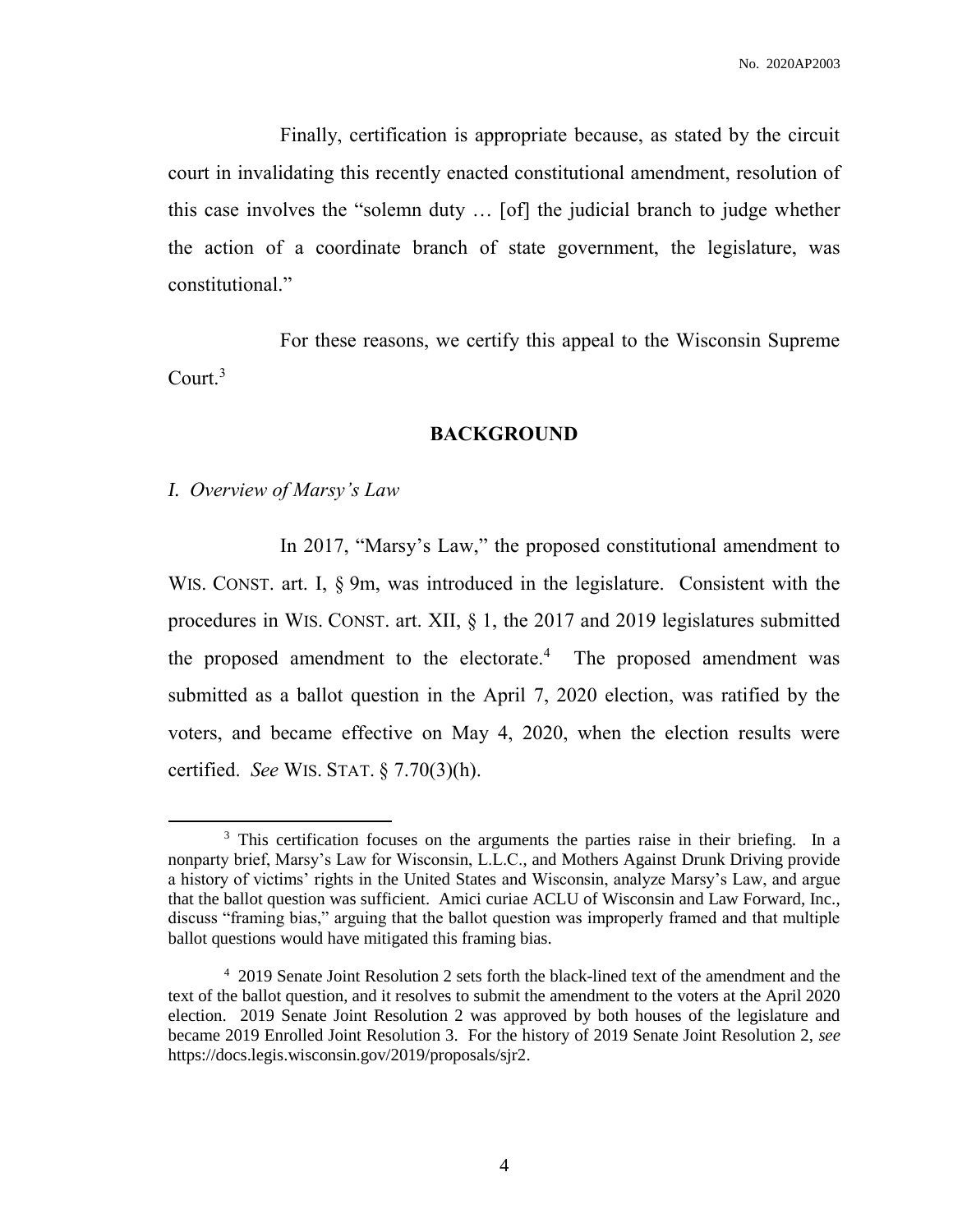As relevant to this appeal, Marsy's Law amends the prior version of WIS. CONST. art. I,  $\S$  9m in the following respects. First, whereas the prior version defines "victim" as the victim himself or herself (i.e., a "person against whom an act is committed that would constitute a crime if committed by a competent adult"), § 9m(1)(a) expands this definition to include other individuals in certain circumstances, such as a spouse, parent, or person residing with the victim.

Second, WIS. CONST. art. I, § 9m(2) sets forth sixteen separate "rights" to which victims "shall be entitled"; these rights "shall vest at the time of victimization and [shall] be protected by law in a manner no less vigorous than the protections afforded to the accused." Many of these "rights" are identical or substantially similar to those provided by the prior version of § 9m. Relevant to this appeal, however,  $\S \ \frac{\Theta m(2)}{e}$  gives crime victims an unqualified right, "[u]pon request, to attend all proceedings involving the case." This right is not limited by the condition found in the prior version of § 9m—namely, "unless the trial court finds sequestration is necessary to a fair trial for the defendant[.]"

Third, unlike the prior version, WIS. CONST. art. I, § 9m(4) provides a mechanism, "[i]n addition to any other available," for the victim or certain representatives to enforce "the rights in this section and any other right, privilege, or protection afforded to the victim by law." The victim may seek enforcement "in any circuit court or before any other authority of competent jurisdiction," which court or authority "shall act promptly on such a request and afford a remedy for the violation of any right of the victim." Sec. 9m(4)(a). "The court or other authority … shall clearly state on the record the reasons for any decision regarding the disposition of a victim's right and shall provide those reasons to the victim ...." *Id.* If such decision is adverse to the victim, he or she "may obtain review ...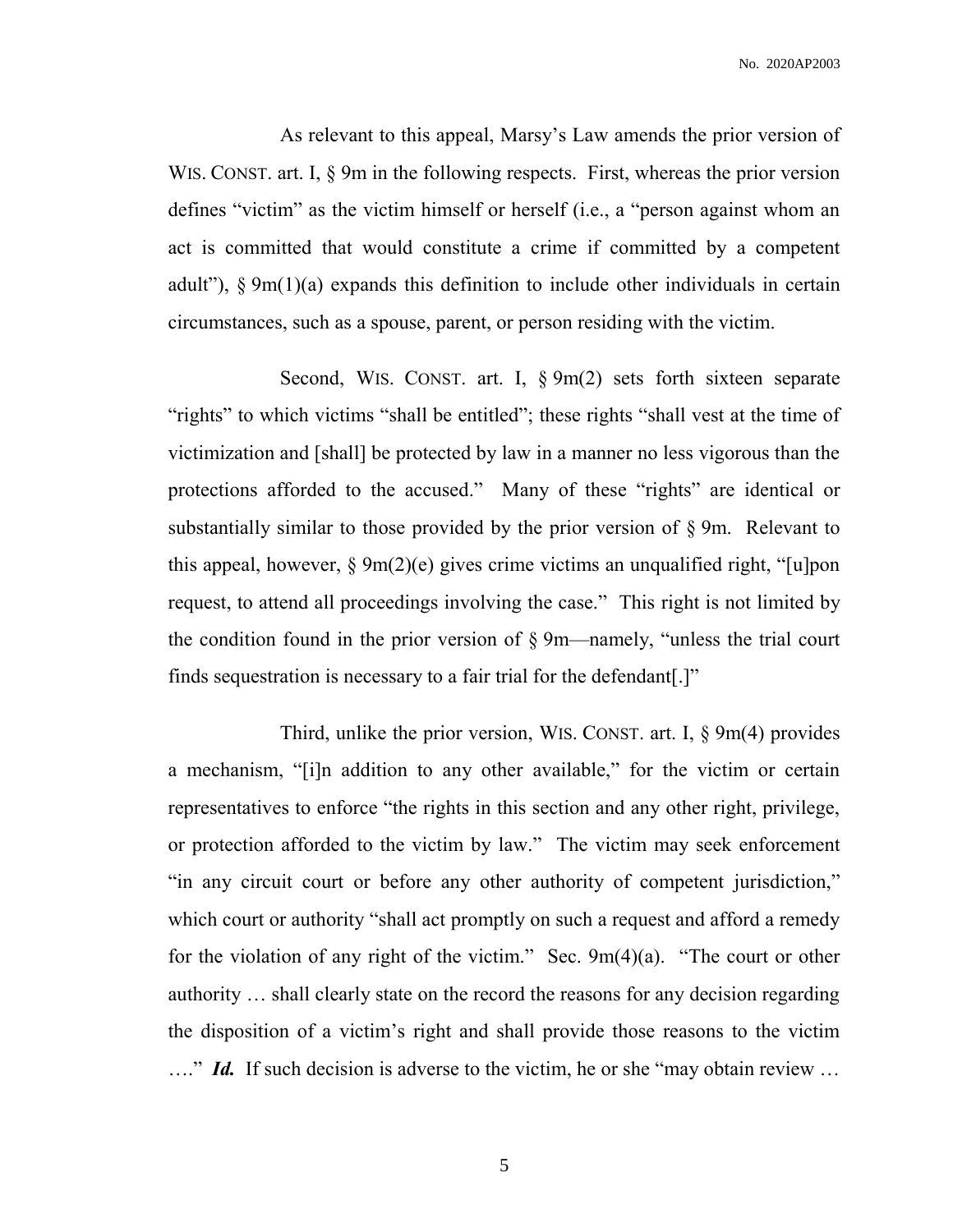by filing petitions for supervisory writ in the court of appeals and supreme court." Sec.  $9m(4)(b)$ .

Fourth and finally, WIS. CONST. art. I, § 9m(6) now provides, "This section is not intended and may not be interpreted to supersede *a defendant's federal constitutional rights* or to afford party status in a proceeding to any victim." (Emphasis added.) This language replaces the provision in the prior version of § 9m that states, "Nothing in this section, or in any statute enacted pursuant to this section, shall limit *any right of the accused which may be provided by law*." (Emphasis added.)

## *II. Procedural Background*

Four months before the April 2020 election, WJI sought a temporary injunction to prevent the ballot question from being submitted to the voters. The circuit court denied the motion. After the amendment passed, WJI moved for declaratory and injunctive relief, seeking a declaration that the ballot question "was insufficient under the requirements of the Wisconsin Constitution for submission to the voters" and a permanent injunction "requiring the Secretary of State to strike the amendments from the Wisconsin Constitution and prohibiting the Attorney General from implementing or enforcing those amendments."

The challenged ballot question provides:

Question 1: "**Additional rights of crime victims.** Shall section 9m of article I of the constitution, which gives certain rights to crime victims, be amended to give crime victims additional rights, to require that the rights of crime victims be protected with equal force to the protections afforded the accused while leaving the federal constitutional rights of the accused intact, and to allow crime victims to enforce their rights in court?"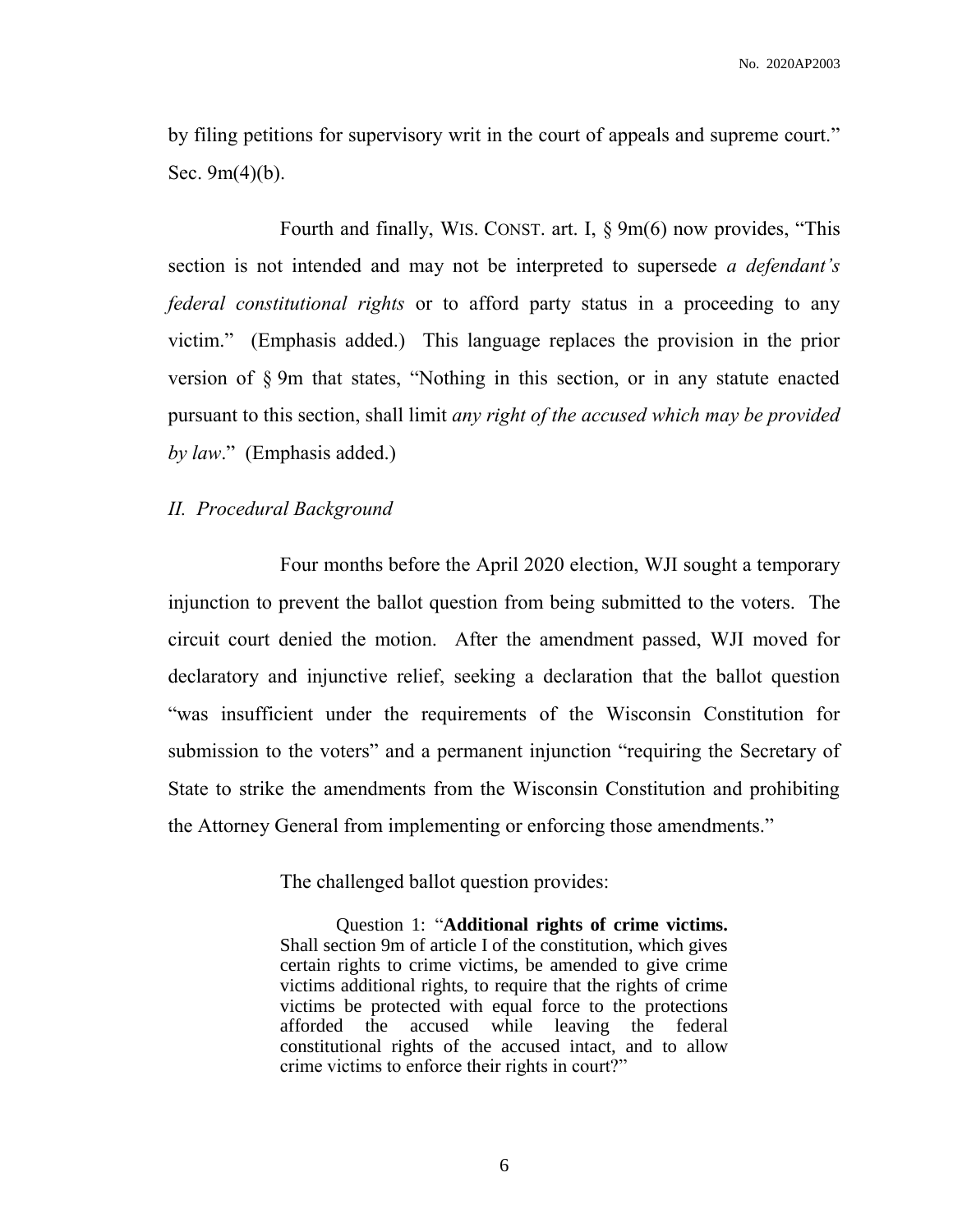As stated above, WJI raised three main arguments as to why this ballot question was constitutionally insufficient and, accordingly, Marsy's Law not duly enacted. The circuit court agreed with WJI; it entered a judgment declaring that the ballot question "did not meet all constitutional and statutory requirements" and "permanently enjoining any amendment of the Wisconsin Constitution pursuant to any vote on" the ballot question. On its own motion, the court stayed its judgment pending appeal.

#### **DISCUSSION**

*I. Overview and Standard of Review*

WISCONSIN CONST. art. XII, § 1 provides:

[I]t shall be the duty of the legislature to submit [a] proposed amendment … to the people in such manner … as the legislature shall prescribe … provided, that if more than one amendment be submitted, they shall be submitted in such manner that the people may vote for or against such amendments separately.

"Thus, the constitution assigns considerable authority and discretion to the legislature in the way it submits amendments to the people for a vote." *McConkey*, 326 Wis. 2d 1, ¶25. This discretion is not unlimited, however, and the legislature must act within its constitutional grant of authority. *Id.*, ¶¶25-26. Whether a ballot question meets all legal requirements, such that a constitutional amendment was properly adopted, is a question of law that is reviewed de novo. *See id.*, ¶12.

The Commission challenges the circuit court's determination that the ballot question is insufficient. Again, the court concluded that the ballot question: (1) fails the "every essential" test, *see Ekern*, 187 Wis. at 201; (2) is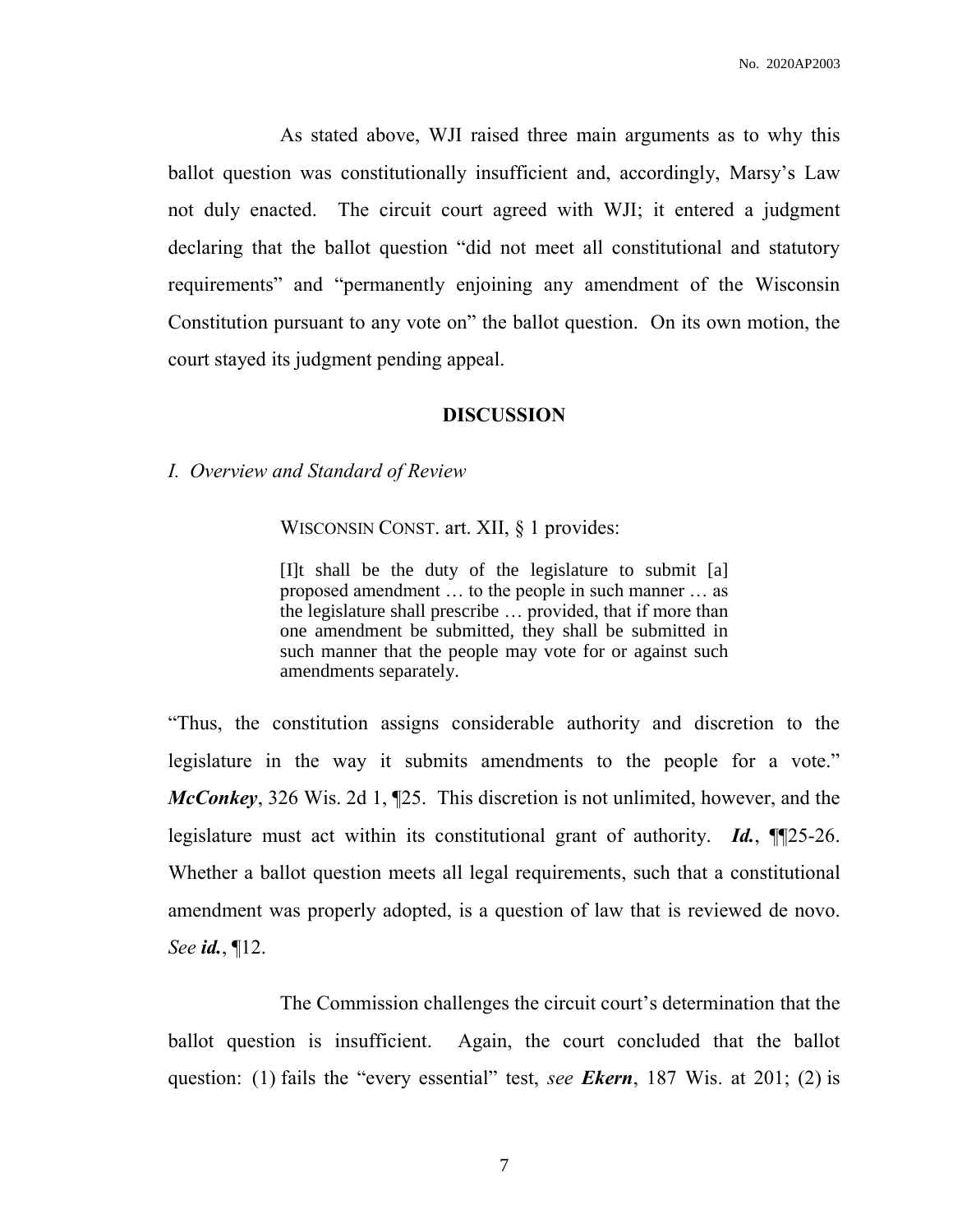misleading, *see Thomson*, 264 Wis. at 660; and (3) should have been presented as more than one question, *see McConkey*, 326 Wis. 2d 1, ¶41. We briefly discuss these issues to demonstrate why review by our state's highest court is warranted.

*II. Sufficiency of the Ballot Question Under the Ekern "Every Essential" Test*

## A. Legal principles

As previously stated, WIS. CONST. art. XII, § 1 provides that "it shall be the duty of the legislature to submit [a] proposed amendment … to the people *in such manner … as the legislature shall prescribe*." (Emphasis added.) In *Ekern*, 187 Wis. at 199, the supreme court considered "the meaning of [this] portion of section 1 of article 12, in which the term 'manner' is used." The court concluded that this provision does not require that the legislature itself formulate the ballot question; thus, it was permissible for statutes then in effect to delegate this role to the secretary of state. *Id.* at 199-200.In so holding, the court remarked on the necessary content of any ballot question:

> Had the Legislature in the instant case prescribed the form of submission [of the proposed amendment] in a manner which would have failed to present the real question, or had they, by error or mistake, presented an entirely different question, no claim could be made that the proposed amendment would have been validly enacted. In other words, even if the form is prescribed by the Legislature, [the ballot question] *must reasonably, intelligently, and fairly comprise or have reference to every essential of the amendment*. This demonstrates quite clearly the fact that the form of submission is after all a mere form, and that the principal and essential criterion consists in a submission of a question or a form which has for its object and purpose an intelligent and comprehensive submission to the people, so that the latter may be fully informed on the subject upon which they are required to exercise a franchise.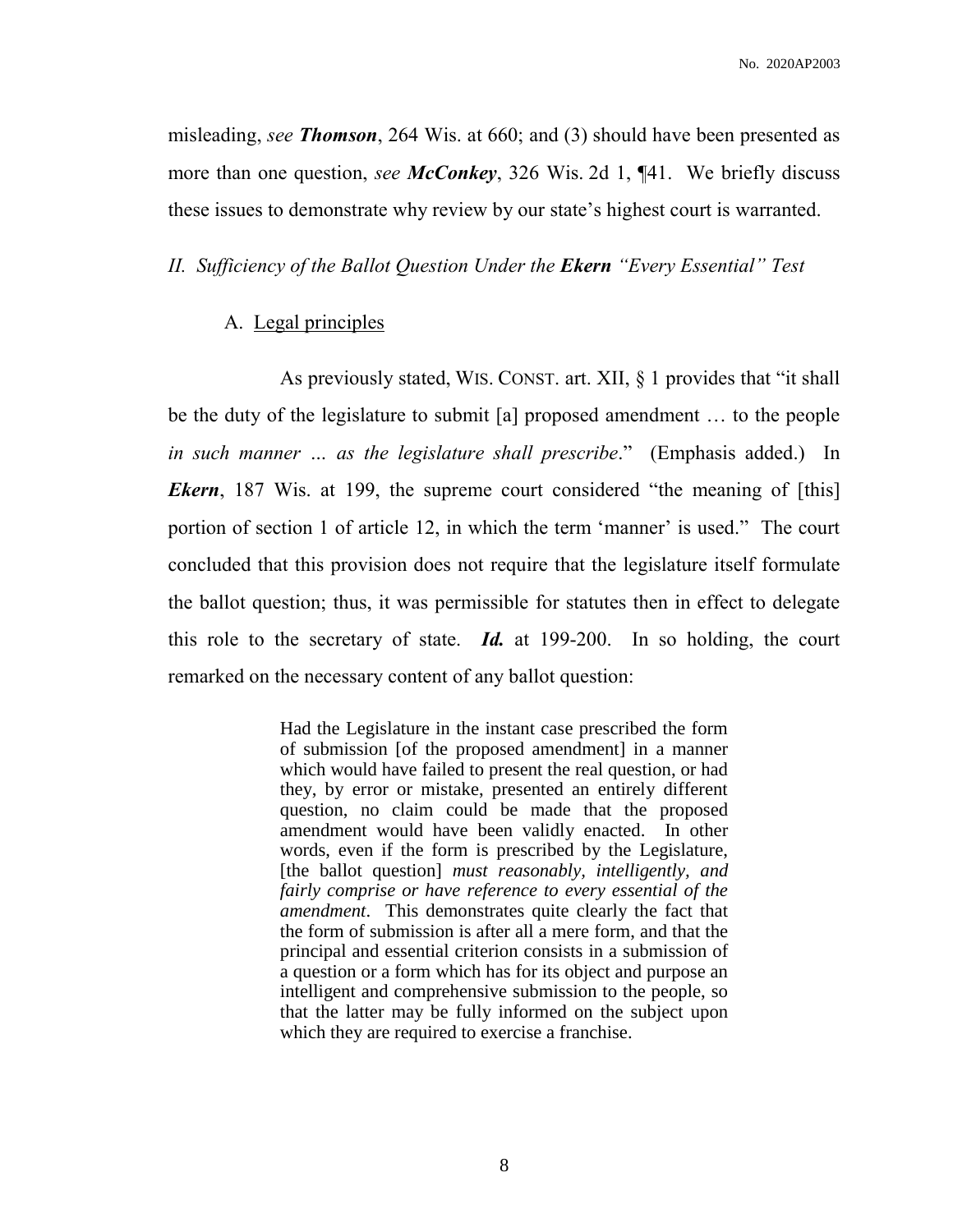*Id.* at 201-02 (emphasis added).<sup>5</sup>

l

In two subsequent cases, Wisconsin courts have referred to the *Ekern* "every essential" test. *See Thomson*, 264 Wis. at 659-60; *Metropolitan Milwaukee Ass'n of Commerce, Inc. v. City of Milwaukee* (*MMAC*), 2011 WI App 45, ¶¶22-30, 332 Wis. 2d 459, 798 N.W.2d 287; *see also* note 5. In neither *Thomson* nor *MMAC*, however, did the court apply the "every essential" test to the ballot question at issue. In fact, the *Ekern* court itself did not evaluate the ballot question under the "every essential" test: because the procedural challenges in that case concerned other aspects of the ratification process, it was enough for the *Ekern* court to deem that ballot question "clear and unambiguous, so as to enable voters to vote intelligently." *See Ekern*, 187 Wis. at 204. Accordingly, although the "every essential" test determines the comprehensiveness of a ballot question, this test has never been applied to invalidate *or* uphold any ballot question.

The content of a ballot question is further governed by WIS. STAT.  $\S 5.64(2)(am)$ . In pertinent part,  $\S 5.64(2)(am)$  states that "[t]here shall be a separate ballot when any proposed constitutional amendment or any other measure

<sup>5</sup> In *Metropolitan Milwaukee Ass'n of Commerce, Inc. v. City of Milwaukee* (*MMAC*), 2011 WI App 45, ¶22, 332 Wis. 2d 459, 798 N.W.2d 287, this court remarked that, standing alone, "it is not apparent that the *Ekern* court means that the ballot question itself must 'fairly comprise or have reference to every essential of the amendment.'" We noted, however, that the supreme court in *State ex rel. Thomson v. Zimmerman*, 264 Wis. 644, 659, 60 N.W.2d 416 (1953), "unmistakably read[] the 'every essential' language from *Ekern* as addressing the sufficiency of the 'concise statement' required by WIS. STAT. § 6.23(8) (1953)" (which statute, since amended and renumbered as WIS. STAT.  $\S$  5.64(2)(am), required "a concise statement of the nature of" the proposed amendment to be printed on the ballot). *See MMAC*, 332 Wis. 2d 459, ¶23. Thus, reading *Ekern*, *Thomson* and *MMAC* together, the conclusion follows that the "every essential" test governs the sufficiency of a ballot question on a proposed constitutional amendment. The parties agree that this is the applicable legal test for evaluating the sufficiency of this ballot question.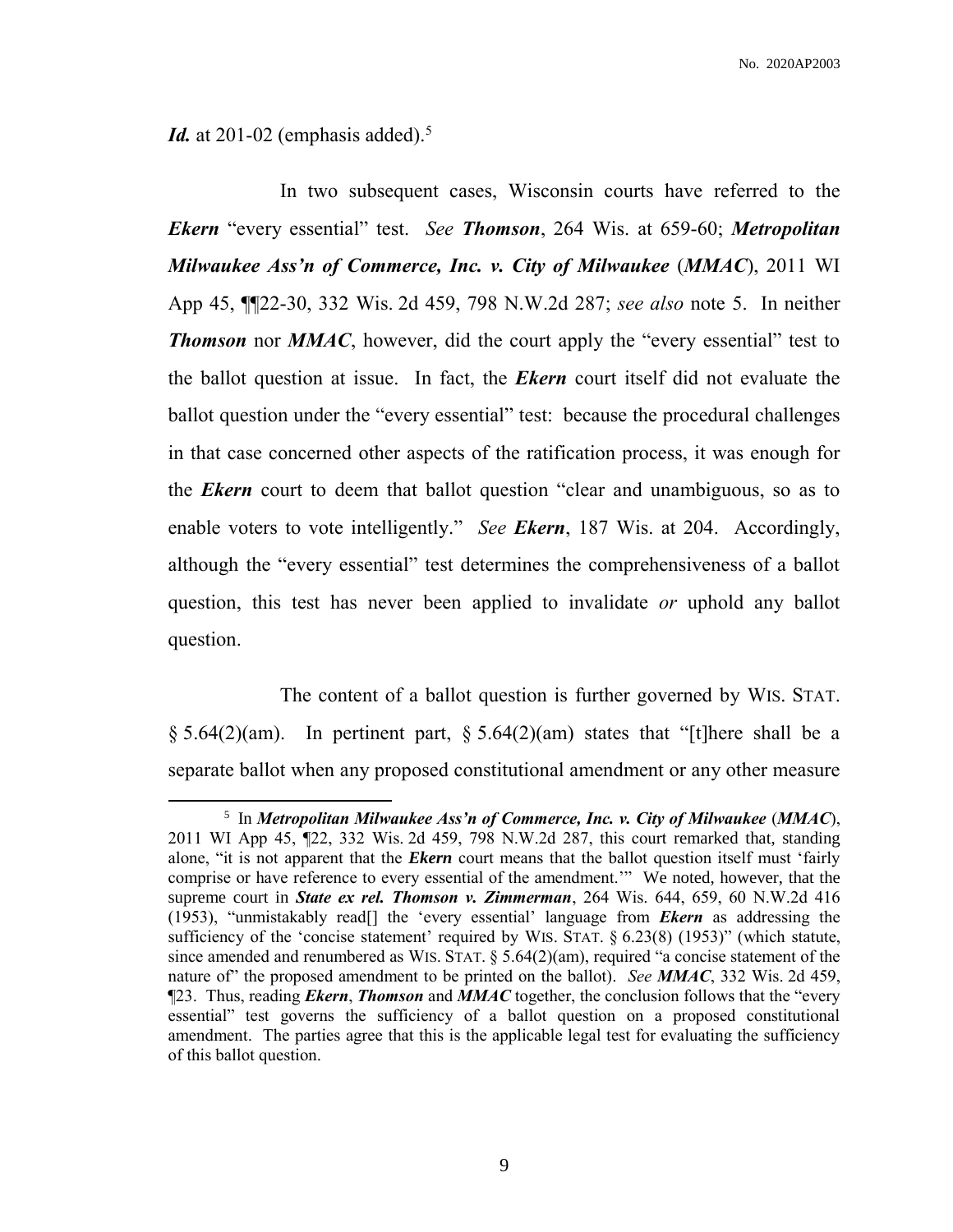or question is submitted to a vote of the people," which "ballot shall give a concise statement of each question in accordance with the act or resolution directing submission."

### B. Analysis

The circuit court determined that the ballot question did not meet the "every essential" test because it did not inform the voters that Marsy's Law removes state constitutional protections for the accused. Specifically, a victim's right to attend court proceedings is no longer qualified by the condition in the prior version of WIS. CONST. art. I, § 9m, "unless the trial court finds sequestration is necessary to a fair trial for the defendant." Moreover, the provision in the prior version of § 9m, stating that "[n]othing in this section, or in any statute enacted pursuant to this section, shall limit any right of the accused which may be provided by law," is replaced by the provision, "This section is not intended and may not be interpreted to supersede a defendant's federal constitutional rights," § 9m(6). The circuit court determined that this latter provision enshrines more limited protections to a defendant, because it permits § 9m to limit rights other than "a defendant's federal constitutional rights"—namely, state constitutional and statutory rights—when balancing the rights of a victim with those of a defendant.

The Commission raises two main arguments as to why the ballot question met all constitutional and statutory requirements. *See Ekern*, 187 Wis. at 201-02; WIS. STAT. § 5.64(2)(am). First, the Commission argues that a ballot question need only provide a concise summary of the essential elements of a proposed amendment and need not address the potential (and speculative) "legal impacts" or "effects" of the proposed amendment. The Commission notes that, when asked by the circuit court to give an example of a circumstance where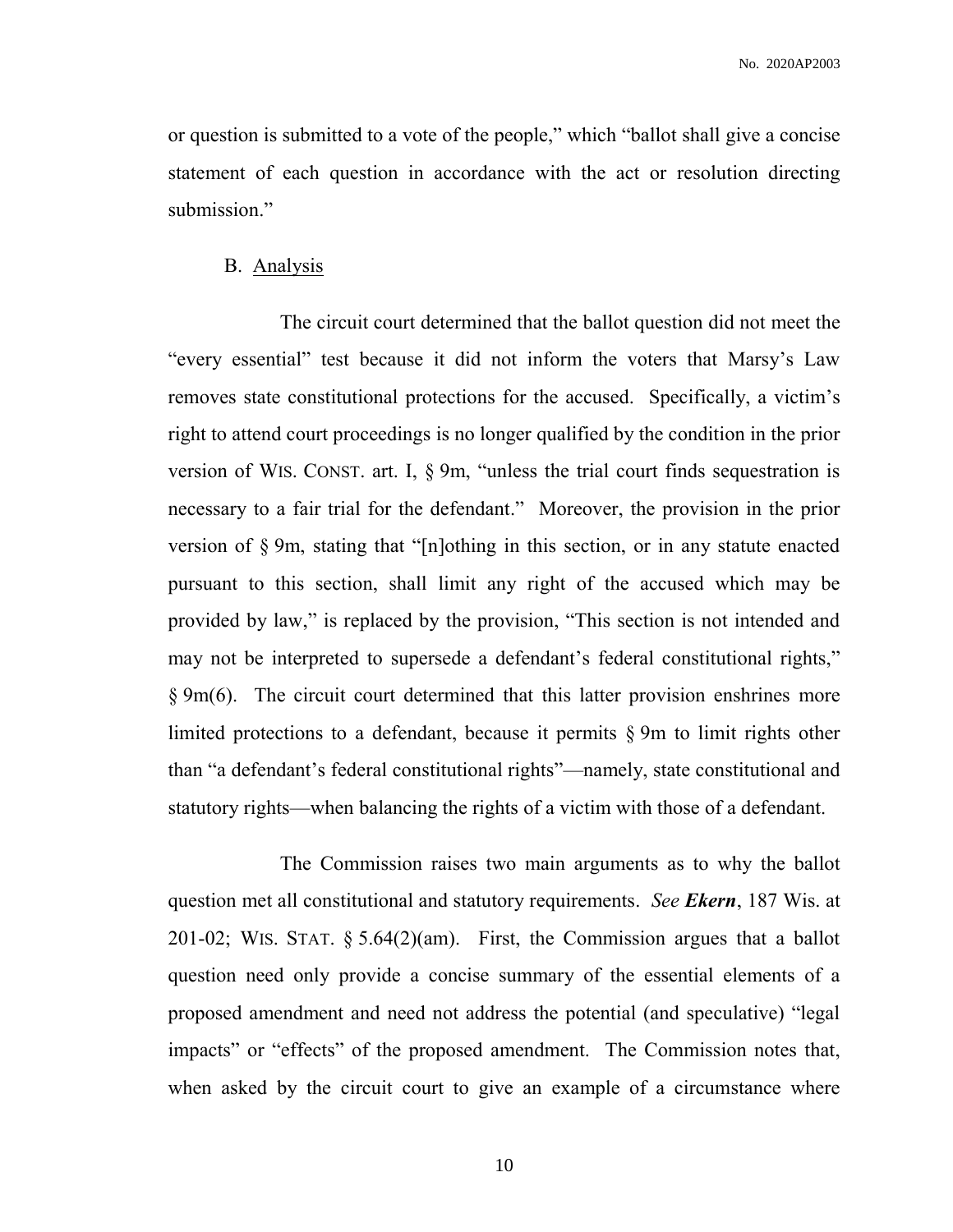"elevating the rights of crime victims [under Marsy's Law would] … compromise or interfere with the rights of criminal defendants," WJI did not offer any meaningful example. The Commission urges this court to refrain from striking down a ballot question "based on speculative concerns that may never prove true."

As shown by the competing positions in this case, there is a need for clarification and development of the court's "every essential" test in *Ekern*. *See MMAC*, 332 Wis. 2d 459, 135 (questioning "whether there is a workable standard as to what constitutes an 'essential element'"). To be sure, a test that moves too far on the margins in either direction can have significant ramifications in terms of how future ballot questions must be presented to voters to validly amend our state's highest law.

The Commission's second argument is that the ballot question *did* in fact communicate the essential elements of these changes. Specifically, the Commission argues that the ballot question accurately conveyed that the "federal constitutional rights of the accused [are left] intact" under Marsy's Law, which is consistent with the language in WIS. CONST. art. I, § 9m(6) that Marsy's Law is "not intended and may not be interpreted to supersede a defendant's federal constitutional rights." These arguments dovetail into our next discussion namely, the circuit court's determination that the ballot question was fundamentally misleading in how it characterized the effect of Marsy's Law on the rights of defendants. 6

l

<sup>&</sup>lt;sup>6</sup> WJI argued to the circuit court, and it reiterates on appeal, that the ballot question also should have referenced the following: (1) that WIS. CONST. art. I,  $\S$  9m(1) expands the definition of "victim" in what WJI views as significant ways, such that classes of people not protected under the previous version of § 9m have new constitutional rights; and (2) that, in WJI's view, § 9m(4) expands the supreme court's original jurisdiction. Having ruled in WJI's favor regarding the (continued)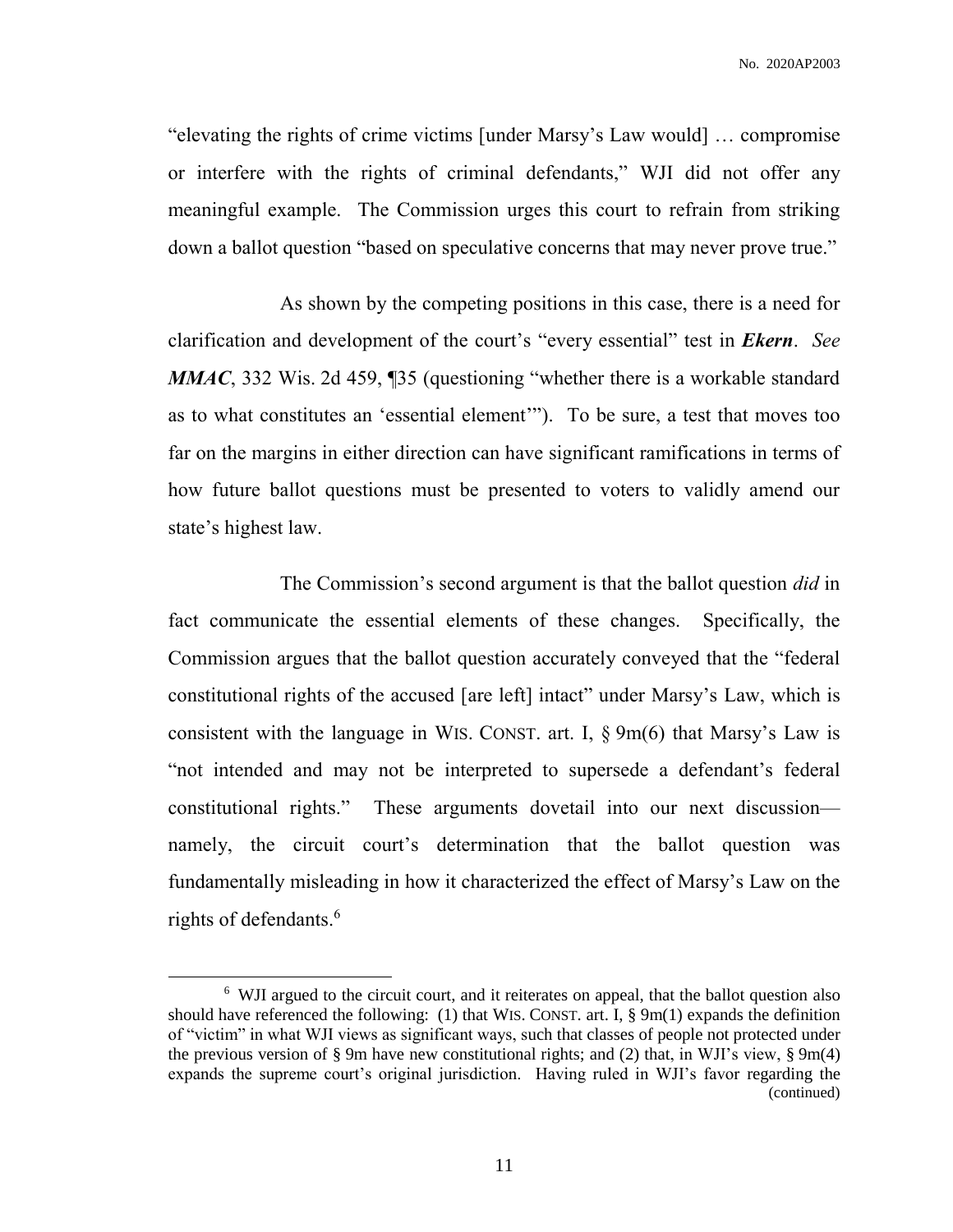### *III. Whether the Ballot Question Is Misleading*

## A. Legal principles

In *Thomson*, 264 Wis. 644, the supreme court evaluated the sufficiency of a ballot question for a proposed amendment changing how legislators were elected. The supreme court "[d]isregard[ed] … the controversy over whether this [ballot question] fairly comprised every essential of the amendment" because there was another problem with the question: it contained an actual error or mischaracterization. *Id.* at 659-60.The court observed:

> It does not lie in our mouths to say that that which the people think of sufficient importance to put in their constitution is in fact so unimportant that misinformation concerning it printed on the very ballot to be cast on the subject, may be disregarded. If the subject is important enough to be mentioned on the ballot it is so important that it must be mentioned in accord with the fact. The question as actually submitted did not present the real question but by error or mistake presented an entirely different one and, therefore, as stated [in *Ekern*], no claim can be made that the proposed amendment is validly enacted.<sup>[7]</sup>

*Id.* at 660.

 $\overline{\phantom{a}}$ 

<sup>&</sup>quot;every essential" test on other grounds, the circuit court did not address WJI's additional arguments related to this test. We likewise do not address these arguments in this certification, noting only that these legal questions may also warrant supreme court review.

 $7$  In contrast to the court's previous statement that it was "disregard[ing]" whether the "every essential" test was met (because the ballot question was misleading), this latter reference to *Ekern* would seem to view the "misleading" inquiry as partially or entirely subsumed within the "every essential" inquiry. *See Thomson*, 264 Wis. at 659-60. Again, we view these as potentially distinct inquiries in some circumstances, so for ease of analysis, we address them separately in this certification.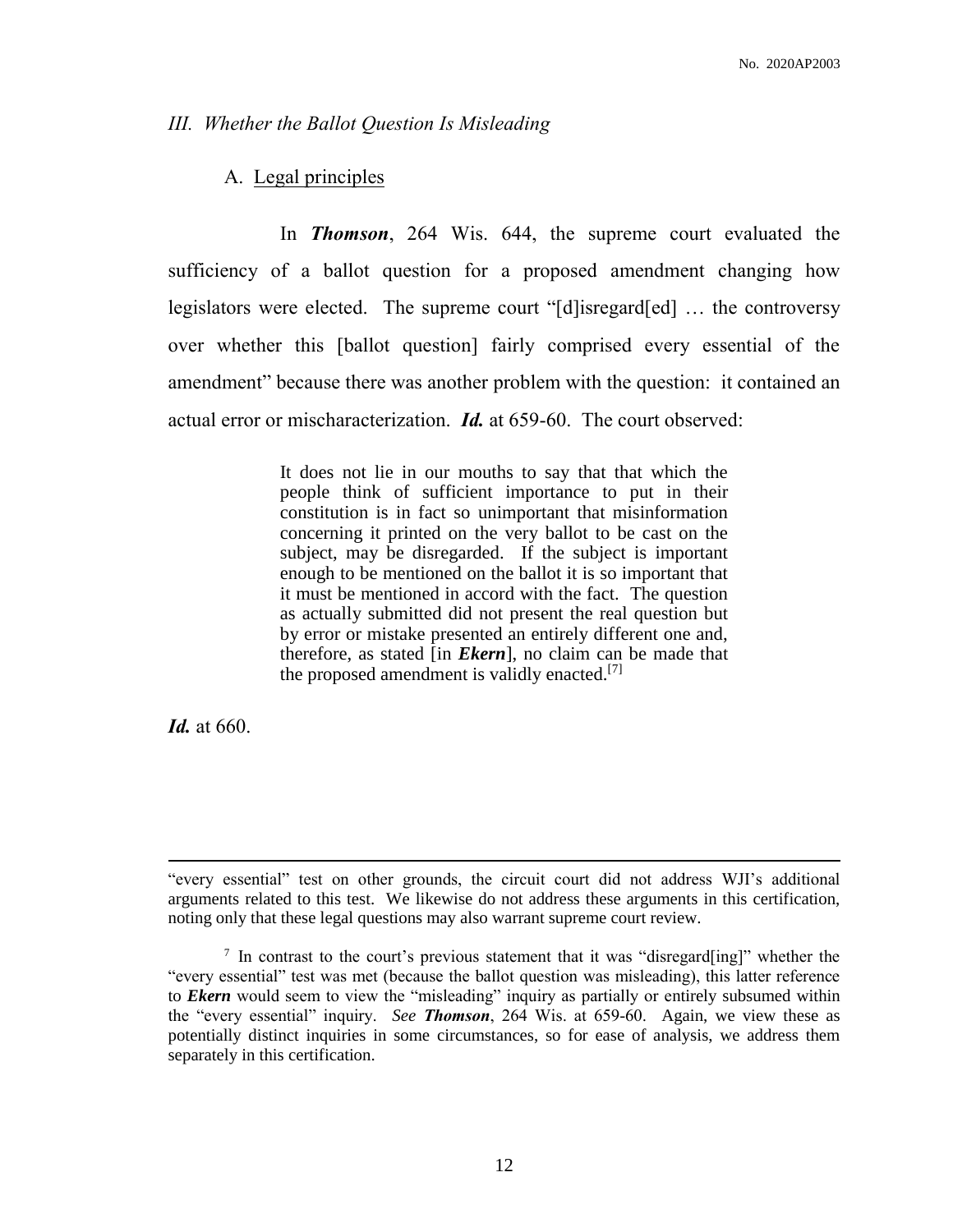Thus, whether viewed as an iteration of the "every essential" test or its own separate inquiry, a ballot question cannot contain "misinformation" and must mention all subjects "in accord with the fact." *Id.*

### B. Analysis

The circuit court determined that the ballot question was misleading in two respects: (1) in how it referenced constitutional provisions protecting the rights of the accused; and (2) in how it referenced balancing the rights of the accused against the rights of the victim.

First, the circuit court viewed the ballot question as misleading because it informed voters that Marsy's Law "le[ft] the federal constitutional rights of the accused intact," but *without* mentioning: (1) the *removal* of the provision conditioning the victim's right to attend court proceedings on the defendant's right to a fair trial (i.e., the removal of the previous provision "unless the trial court finds sequestration is necessary to a fair trial for the defendant"); and (2) the *replacement* of the previous provision, "Nothing in this section, or in any statute enacted pursuant to this section, shall limit any right of the accused which may be provided by law," with the provision, "This section is not intended and may not be interpreted to supersede a defendant's federal constitutional rights." *See* WIS. CONST. art. I, § 9m(2)(e), (6).

Accordingly, the circuit court concluded that voters were misled into believing that Marsy's Law did not change *any* constitutional provisions relating to the accused, with the ballot question's reference to protecting a defendant's "federal constitutional rights" misdirecting the voters away from the abovementioned changes to WIS. CONST. art. I,  $\S$  9m. The court noted that "[i]t is axiomatic that Wisconsin cannot limit the defendant's federal constitutional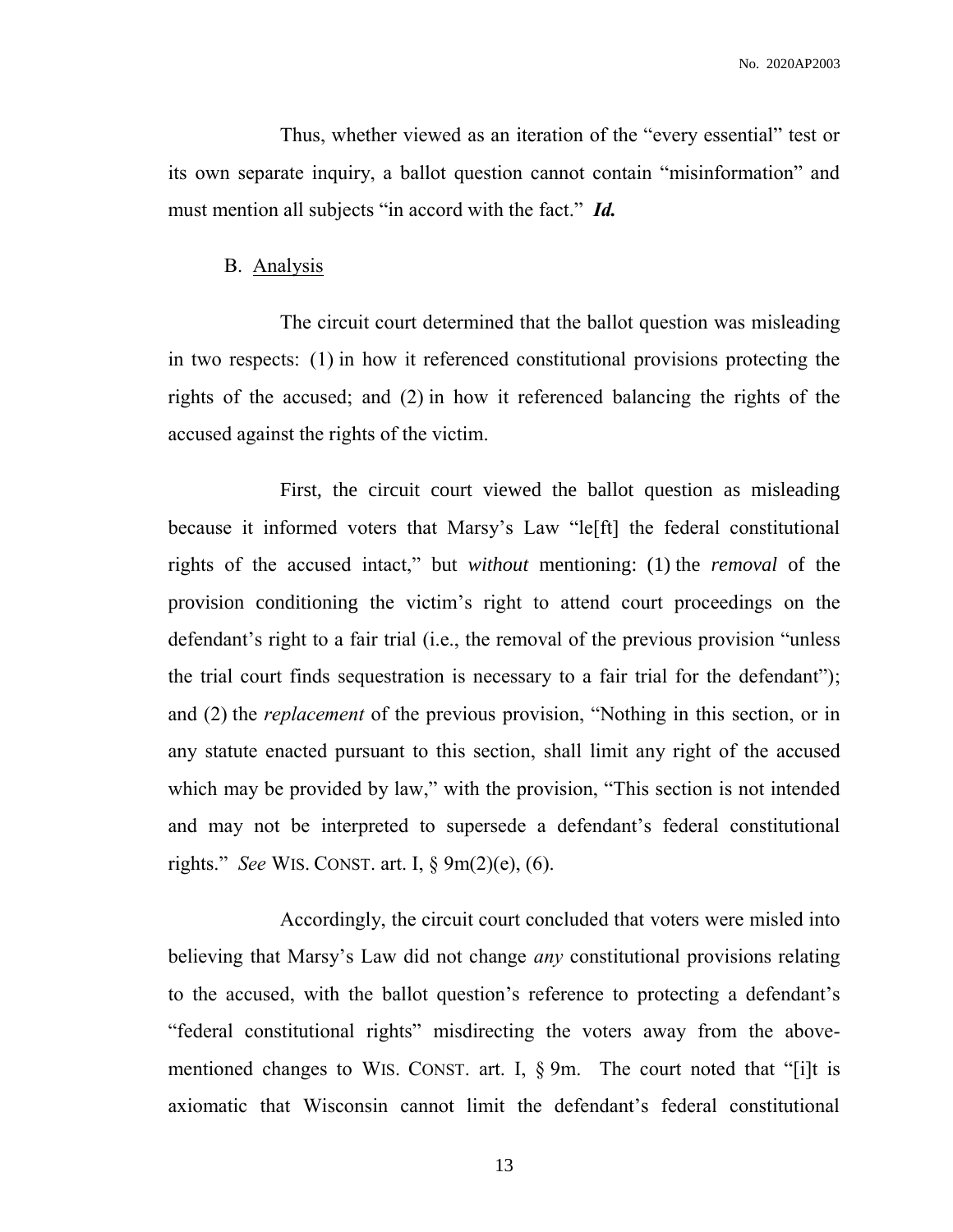rights"; thus, changing state constitutional language while "assuring the voter that this does not change the United States Constitution misstates the true effect of the proposed amendment." In sum, in the court's view, the protections for victims in § 9m (and in any statute enacted pursuant to § 9m) can now be interpreted to limit *or* entirely supersede any state constitutional or statutory right of the accused—but voters were misled about this fact.

The Commission, again, views the circuit court's reasoning as "improperly rest[ing] on concerns about *possible effects* of the Amendment in particular cases." It argues that "the circuit court essentially held that the Ballot Question was misleading because it did not inform voters that the Amendment could *possibly* result in cases where a judge may conclude that a victim's constitutional right outweighs a defendant's state constitutional right to the detriment of the defendant, *if* that right is not also protected by the federal constitution." The Commission also contends that the circuit court "assigned more work to the Ballot Question than was due," arguing that the circuit court improperly required the ballot question to "broadly educate voters" on the Wisconsin Constitution.

As part of a reviewing court's analysis of whether a ballot question is misleading, is the court first required to answer the underlying question of whether the amendment as written *did* alter an accused's constitutional rights? And, if we assume that Marsy's Law removes language from the prior version of WIS. CONST. art. I, § 9m that could *potentially* accord protections to the accused vis-à-vis victims under the Wisconsin Constitution or statutes—if not now, then at some point in the future—then a question for determination is whether the ballot question contains misinformation on this point. Perhaps, as the Commission suggests, this change will have no practical effect regarding an accused's rights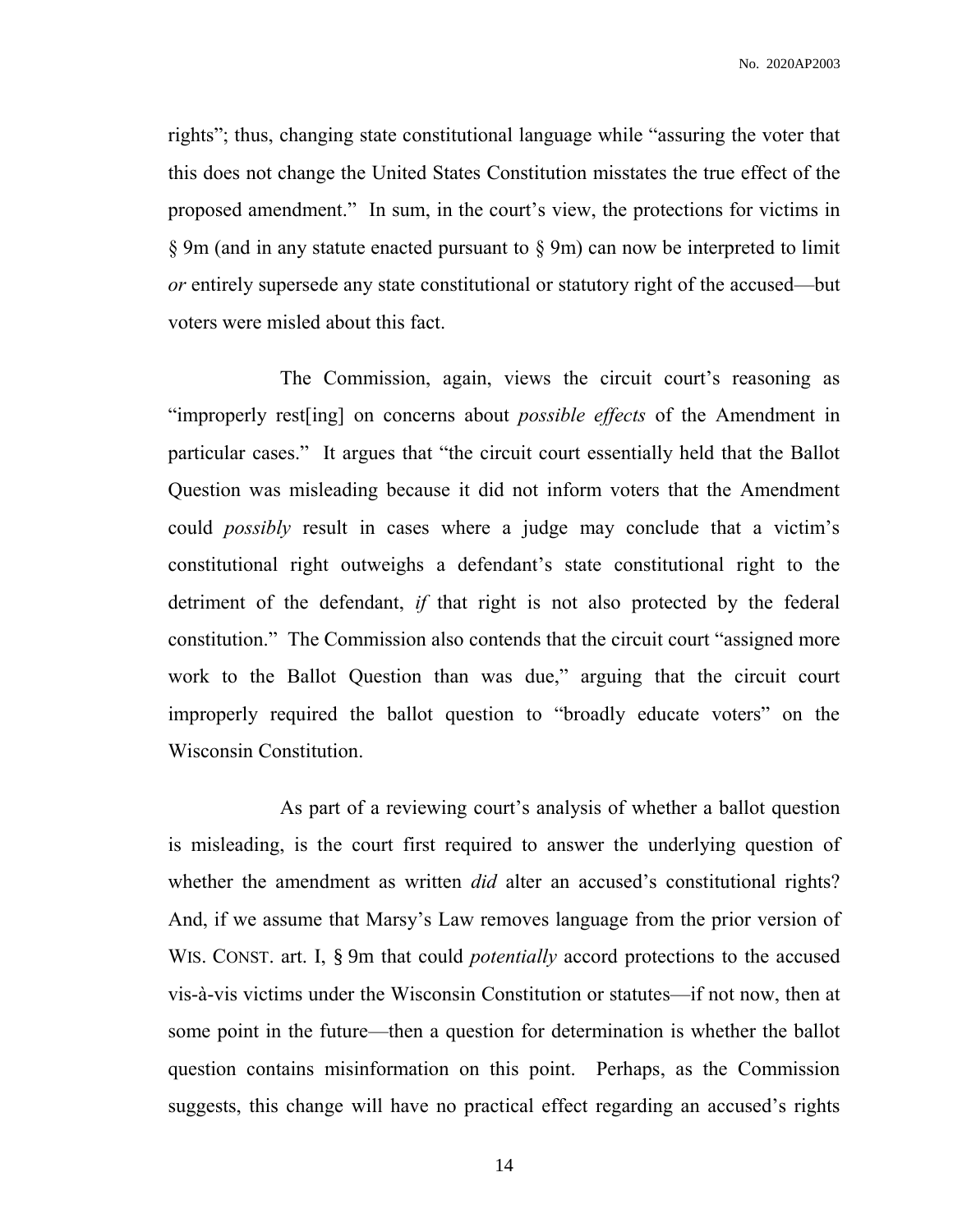and therefore need not be mentioned at all. Even so, there is a question as to whether it was misleading—"a sleight of hand," in the circuit court's words—for the ballot question to arguably imply that Marsy's Law did not change *any* constitutional language relating to the defendant's rights.

As part of this inquiry, the court may also have to determine a set of standards for analyzing this question, both as to the ballot question at issue and future ballot questions. For example, one could view this as an objective test, based on the understanding of the average voter. In reading the ballot question, would the average voter reasonably infer that Marsy's Law did not change *any* constitutional language relating to the defendant's rights? Or, would the average voter infer, from the reference solely to "federal constitutional rights," that *state* constitutional protections might be altered?

The circuit court further determined that the ballot question misrepresents the extent to which a victim's rights are to be balanced against the rights of the accused. Whereas WIS. CONST. art. I, § 9m(2) states that the victim's rights shall "be protected by law *in a manner no less vigorous* than the protections afforded to the accused," the ballot question states that the victim's rights shall "be protected *with equal force* to the protections afforded the accused." (Emphases added.) WJI argued that these phrases connote different comparative levels of protection. The circuit court agreed, concluding that the voters were misled into believing that the victim's and the accused's rights were to be protected *equally*, whereas § 9m, in fact, permits a victim's rights to be protected *to a greater extent* than the accused's rights.

The Commission argues that this parsing of language is "hypercritical" and that the legislature must have a reasonable amount of leeway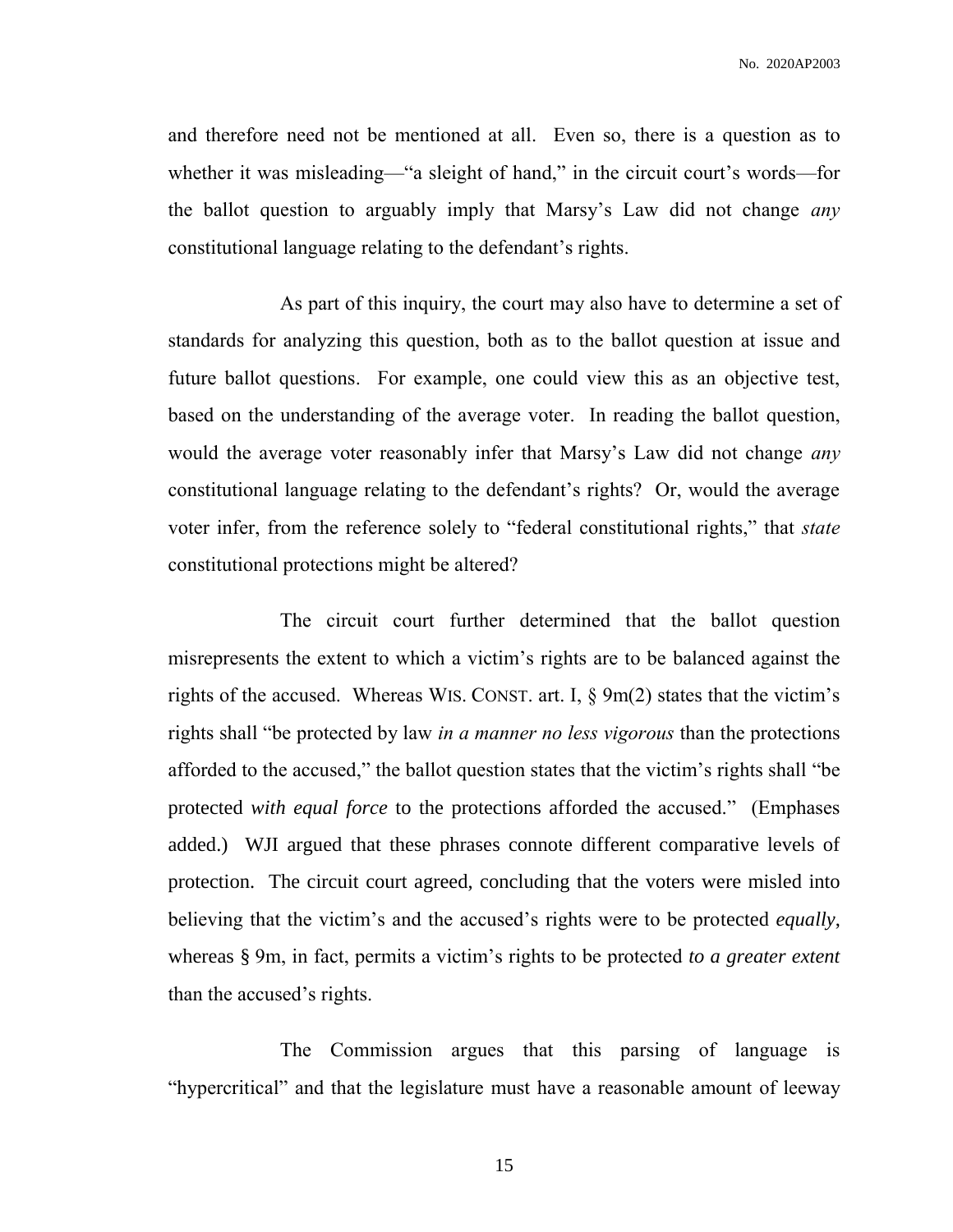to craft a ballot question that is understandable to the average voter. *See Morris v. Ellis*, 221 Wis. 307, 316-17, 266 N.W.2d 921 (1936) (deeming "hypercritical" the objection to the form of the ballot question in a municipal referendum; voters were mistakenly asked to approve a *resolution authorizing a referendum* and not the substantive resolution itself, but the "true import [of the ballot question was] obvious and not calculated to mislead a voter"). According to the Commission, the legislature had the discretion to determine that the phrase "no less vigorous" is difficult to understand, and to substitute a phrase that—while perhaps not embodying the precise same meaning—is close enough. Thus, another novel question that is appropriate for the court's determination is whether, and to what degree, a ballot question must faithfully represent the text of the proposed amendment. The court will then be able to apply its answer to that question to this dispute regarding the two phrasings used.

### *IV. The Separate Amendment Rule*

## A. Legal principles

WISCONSIN CONST. art. XII, § 1 provides that, "if more than one amendment be submitted, they shall be submitted in such manner that the people may vote for or against such amendments separately." In *McConkey*, an appeal accepted on certification, the supreme court analyzed the relevant case law on when a proposed amendment must be submitted as more than one ballot question. The court rejected the view that, to be submitted as one question, "distinct propositions [must be] interconnected and dependent upon one another such that if one proposition failed, the total purpose would be destroyed." *McConkey*, 326 Wis. 2d 1, ¶42. Rather, as stated, the applicable test is more deferential to the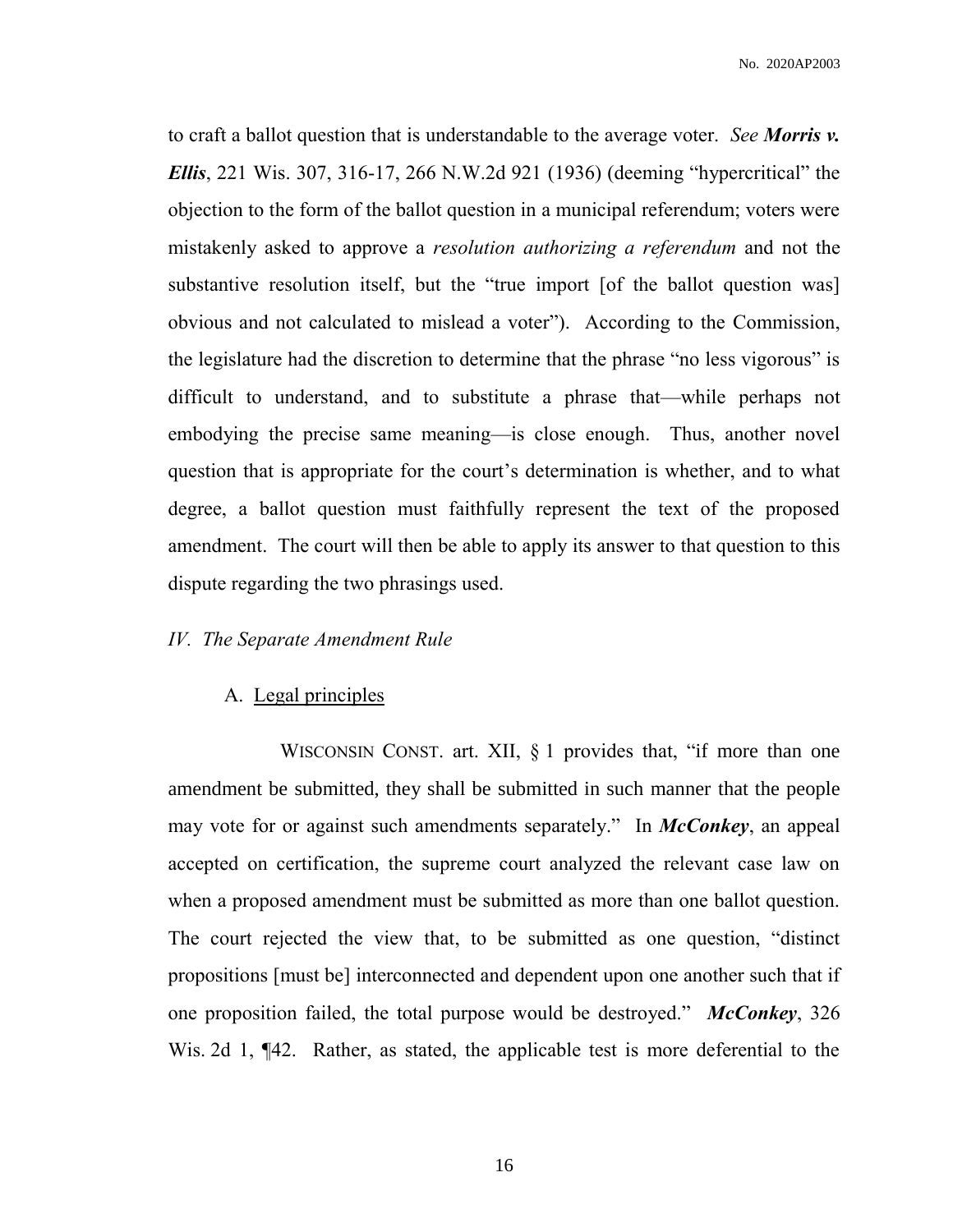legislature: "The propositions … need only relate to the same subject and tend to effect or carry out one general purpose." *Id.*

"Text and historical context should make the purpose of most amendments apparent," and a "plain reading of the text of the amendment will usually reveal a general, unified purpose." *Id.*, ¶44. Other "helpful" extrinsic sources for determining purpose "includ[e] the previous constitutional structure, legislative and public debates over the amendment's adoption, the title of the joint resolution, the common name for the amendment, the question submitted to the people for a vote, [and] legislative enactments following adoption of the amendment." *Id.*

## B. Analysis

Here, the circuit court concluded that the proposed amendment should have been submitted as more than one ballot question. *See id.*, ¶41 ("'It is within the discretion of the legislature to submit several distinct propositions as one amendment if they relate to the same subject matter and are designed to accomplish one general purpose.'" (quoting *Milwaukee All. Against Racist & Pol. Repression v. Elections Bd.* (*Milwaukee Alliance*), 106 Wis. 2d 593, 604-05, 317 N.W.2d 420 (1982))). Specifically, as pertinent to this appeal, the circuit court concluded that the proposed constitutional provisions expanding crime victims' rights did not relate to, were not dependent on, and did not accomplish the same purpose as proposed provisions curtailing the rights of the accused. As the court put it, Wisconsin voters may very well have wished to ratify both constitutional changes, but these "two concepts are sufficiently distinct," so "having two separate and clearly worded questions is the only way to know for sure."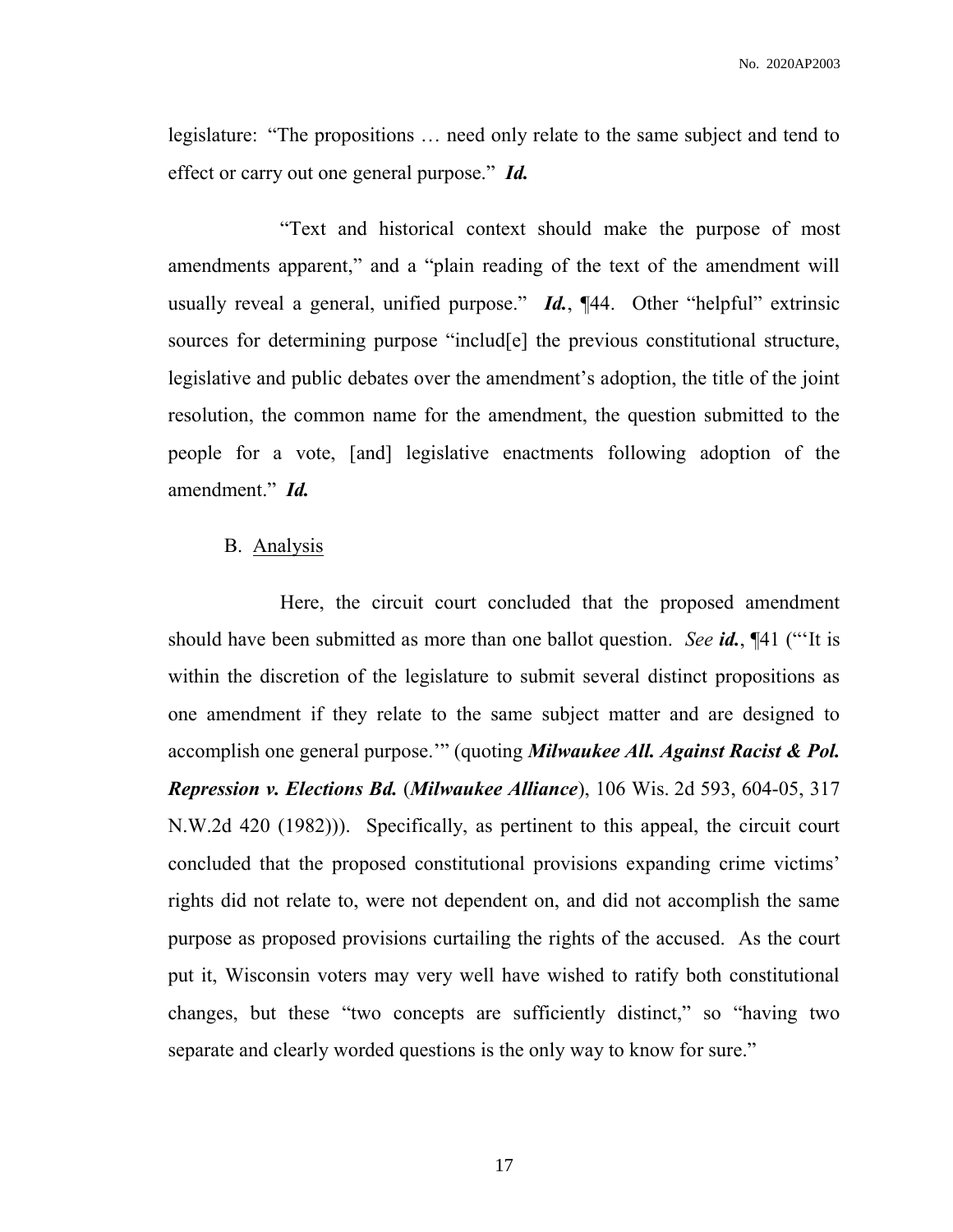Both parties agree that the purpose of Marsy's Law is to increase and strengthen victims' rights. The Commission further argues that the purpose of Marsy's Law is *not* to change any rights or protections afforded to the accused. However, as explained in the previous section, the circuit court determined that Marsy's Law does just that. In its view, the changes relating to defendants' rights do not effectuate the purpose of Marsy's Law and, accordingly, should have been submitted separately.<sup>8</sup>

In response, the Commission reiterates its position that Marsy's Law did not, in fact, change any substantive rights for defendants. Thus, again, the question is whether the removal of constitutional language related to protections afforded a defendant, *regardless of its present effect*, warrants submitting a separate question. Although our case law provides guidance on this point, further guidance from our supreme court is needed to address this question and others of statewide significance. For example, where constitutional provisions may have consequences outside the amendment's central purpose, how must Wisconsin courts ensure the voters' right to separately approve distinct provisions, while respecting the legislature's discretion in this regard?

## **CONCLUSION**

Because of the statewide importance of the issues at stake, the novelty of some of these questions, and the lack of significant authority on others, supreme court review is necessary to clarify whether the ballot question for

 $\overline{a}$ 

<sup>&</sup>lt;sup>8</sup> WJI further asserts that changes to "the constitutional definition of crime victim" and "Supreme Court jurisdiction" also required separate questions, such that the proposed constitutional amendment should have been submitted as four questions. WJI does not develop its arguments on these two points, and this certification does not address them.